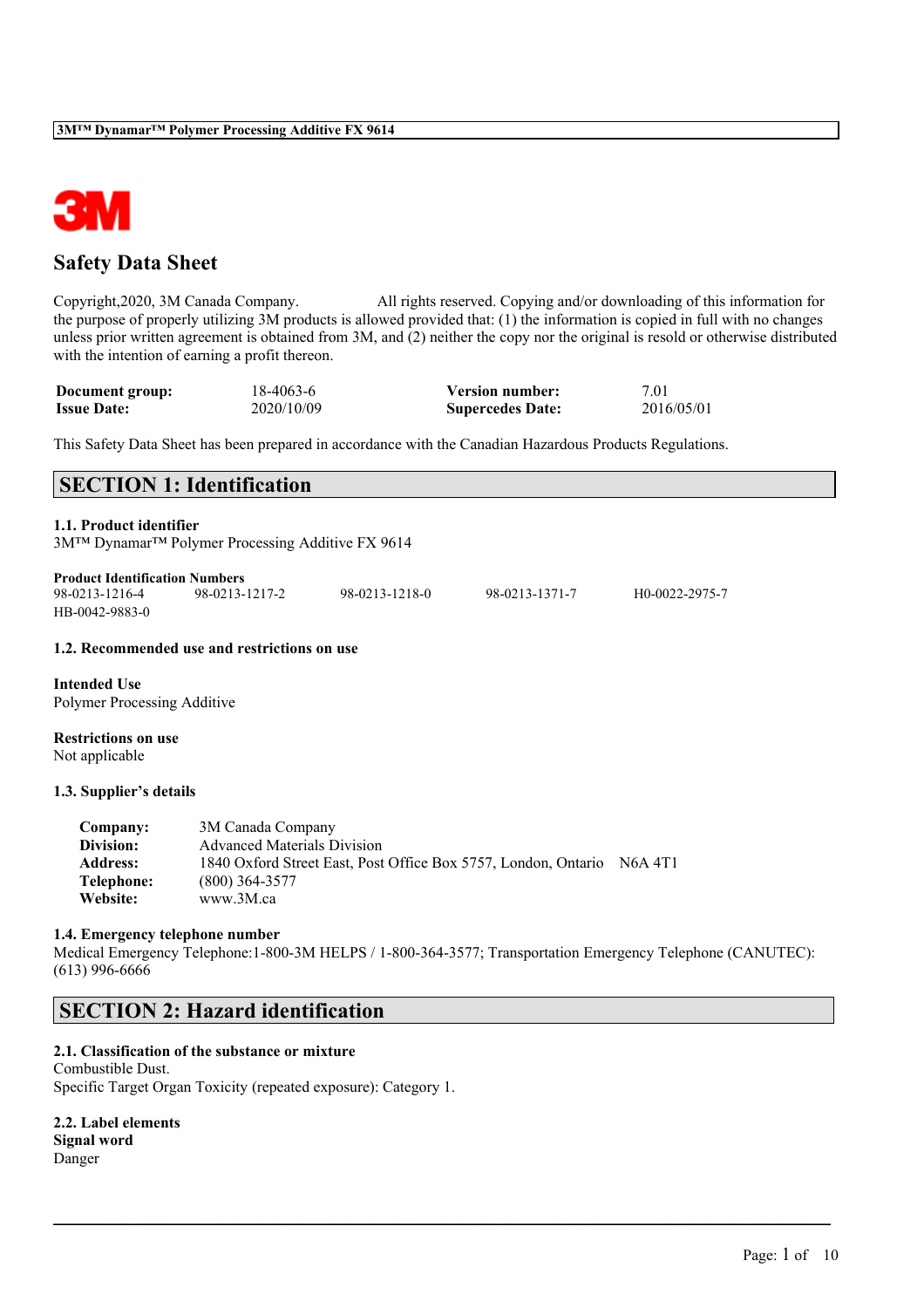### **Symbols** Health Hazard |

### **Pictograms**



**Hazard statements** May form combustible dust concentrations in air.

Causes damage to organs through prolonged or repeated exposure: respiratory system |

## **Precautionary statements**

### **Prevention:**

Use non-sparking tools. Do not breathe dust/fume/gas/mist/vapours/spray. Do not eat, drink or smoke when using this product. Wash exposed skin thoroughly after handling. Provide local exhaust at process emission sources to control exposure near the source and to prevent the escape of dust into the work area. Avoid dispersal of dust in the air (i.e., clearing dust surfaces with compressed air). Routine housekeeping should be instituted to ensure that combustible dusts do not accumulate on surfaces.

### **Response:**

Get medical advice/attention if you feel unwell.

## **Disposal:**

Dispose of contents/container in accordance with applicable local/regional/national/international regulations.

## **2.3. Other hazards**

May cause thermal burns. vapours liberated during processing may be hazardous if inhaled. Eye, nose, throat and lung irritation can occur from such vapours.

91% of the mixture consists of ingredients of unknown acute inhalation toxicity.

## **SECTION 3: Composition/information on ingredients**

This material is a mixture.

| Ingredient                    | C.A.S. No.       | $\frac{9}{6}$ by Wt | Common Name                                 |
|-------------------------------|------------------|---------------------|---------------------------------------------|
| Vinylidene Fluoride-          | $19011 - 17 - 0$ | -93<br>$88 -$       | $1$ -Propene, $1, 1, 2, 3, 3$ -hexafluoro-, |
| Hexafluoropropylene Copolymer |                  |                     | polymer with 1,1-difluoroethene             |
| Talc                          | 14807-96-6       | 10<br>4 -           | Talc $(Mg3H2(SiO3)4)$                       |
| Synthetic Amorphous Silica,   | 112945-52-5      | ı –                 | Fumed amorphous silica, crystalline-free    |
| Fumed, Crystalline Free       |                  |                     |                                             |

 $\mathcal{L}_\mathcal{L} = \mathcal{L}_\mathcal{L} = \mathcal{L}_\mathcal{L} = \mathcal{L}_\mathcal{L} = \mathcal{L}_\mathcal{L} = \mathcal{L}_\mathcal{L} = \mathcal{L}_\mathcal{L} = \mathcal{L}_\mathcal{L} = \mathcal{L}_\mathcal{L} = \mathcal{L}_\mathcal{L} = \mathcal{L}_\mathcal{L} = \mathcal{L}_\mathcal{L} = \mathcal{L}_\mathcal{L} = \mathcal{L}_\mathcal{L} = \mathcal{L}_\mathcal{L} = \mathcal{L}_\mathcal{L} = \mathcal{L}_\mathcal{L}$ 

# **SECTION 4: First aid measures**

## **4.1. Description of first aid measures**

## **Inhalation:**

Remove person to fresh air. If you feel unwell, get medical attention.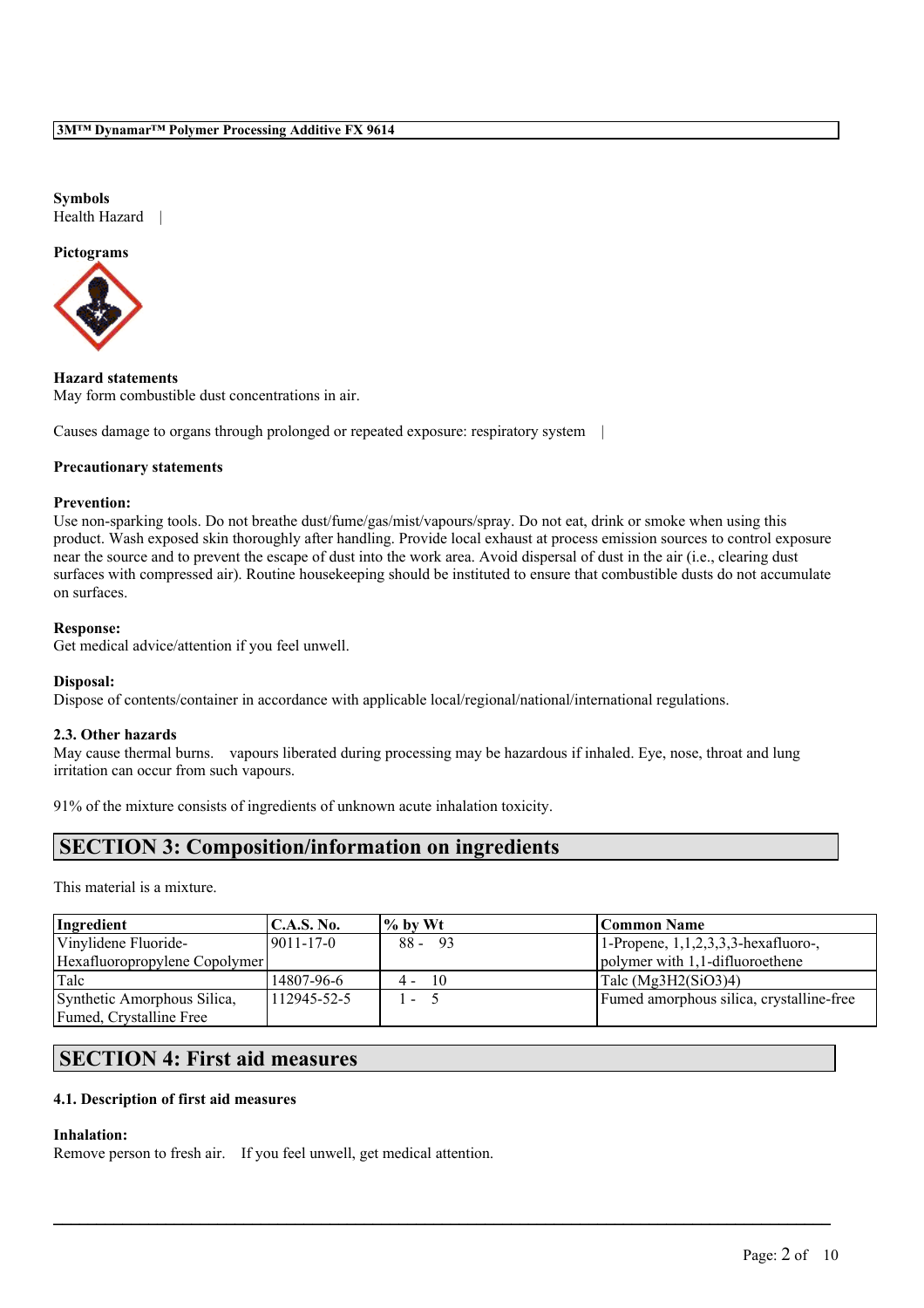### **Skin Contact:**

Immediately flush skin with large amounts of cold water for at least 15 minutes. DO NOT ATTEMPT TO REMOVE MOLTEN MATERIAL. Cover affected area with a clean dressing. Get immediate medical attention.

#### **Eye Contact:**

Immediately flush eyes with large amounts of water for at least 15 minutes. DO NOT ATTEMPT TO REMOVE MOLTEN MATERIAL. Get immediate medical attention.

### **If Swallowed:**

Rinse mouth. If you feel unwell, get medical attention.

### **4.2. Most important symptoms and effects, both acute and delayed**

See Section 11.1. Information on toxicological effects.

#### **4.3. Indication of any immediate medical attention and special treatment required** Not applicable

## **SECTION 5: Fire-fighting measures**

## **5.1. Suitable extinguishing media**

Material will not burn.

## **5.2. Special hazards arising from the substance or mixture**

Powdered material may form explosive dust-air mixture. Avoid fire fighting methods that would cause powders to become airborne.

## **5.3. Special protective actions for fire-fighters**

When fire fighting conditions are severe and total thermal decomposition of the product is possible, wear full protective clothing, including helmet, self-contained, positive pressure or pressure demand breathing apparatus, bunker coat and pants, bands around arms, waist and legs, face mask, and protective covering for exposed areas of the head.

## **SECTION 6: Accidental release measures**

## **6.1. Personal precautions, protective equipment and emergency procedures**

Evacuate area. Eliminate all ignition sources if safe to do so. Ventilate the area with fresh air. For large spill, or spills in confined spaces, provide mechanical ventilation to disperse or exhaust vapours, in accordance with good industrial hygiene practice. Refer to other sections of this SDS for information regarding physical and health hazards, respiratory protection, ventilation, and personal protective equipment.

## **6.2. Environmental precautions**

Avoid release to the environment.

## **6.3. Methods and material for containment and cleaning up**

Collect as much of the spilled material as possible. Avoid dispersal of dust in the air (i.e., clearing dust surfaces with compressed air). Vacuum to avoid dusting. WARNING! A motor could be an ignition source and cause combustible dust in the spill area to burn or explode. Place in a closed container approved for transportation by appropriate authorities. Clean up residue. Seal the container. Dispose of collected material as soon as possible in accordance with applicable local/regional/national/international regulations.

# **SECTION 7: Handling and storage**

## **7.1. Precautions for safe handling**

Do not breathe thermal decomposition products. Avoid skin contact with hot material. For industrial or professional use only. Not for consumer sale or use. Store work clothes separately from other clothing, food and tobacco products. Do not breathe dust/fume/gas/mist/vapours/spray. Do not get in eyes, on skin, or on clothing. Do not eat, drink or smoke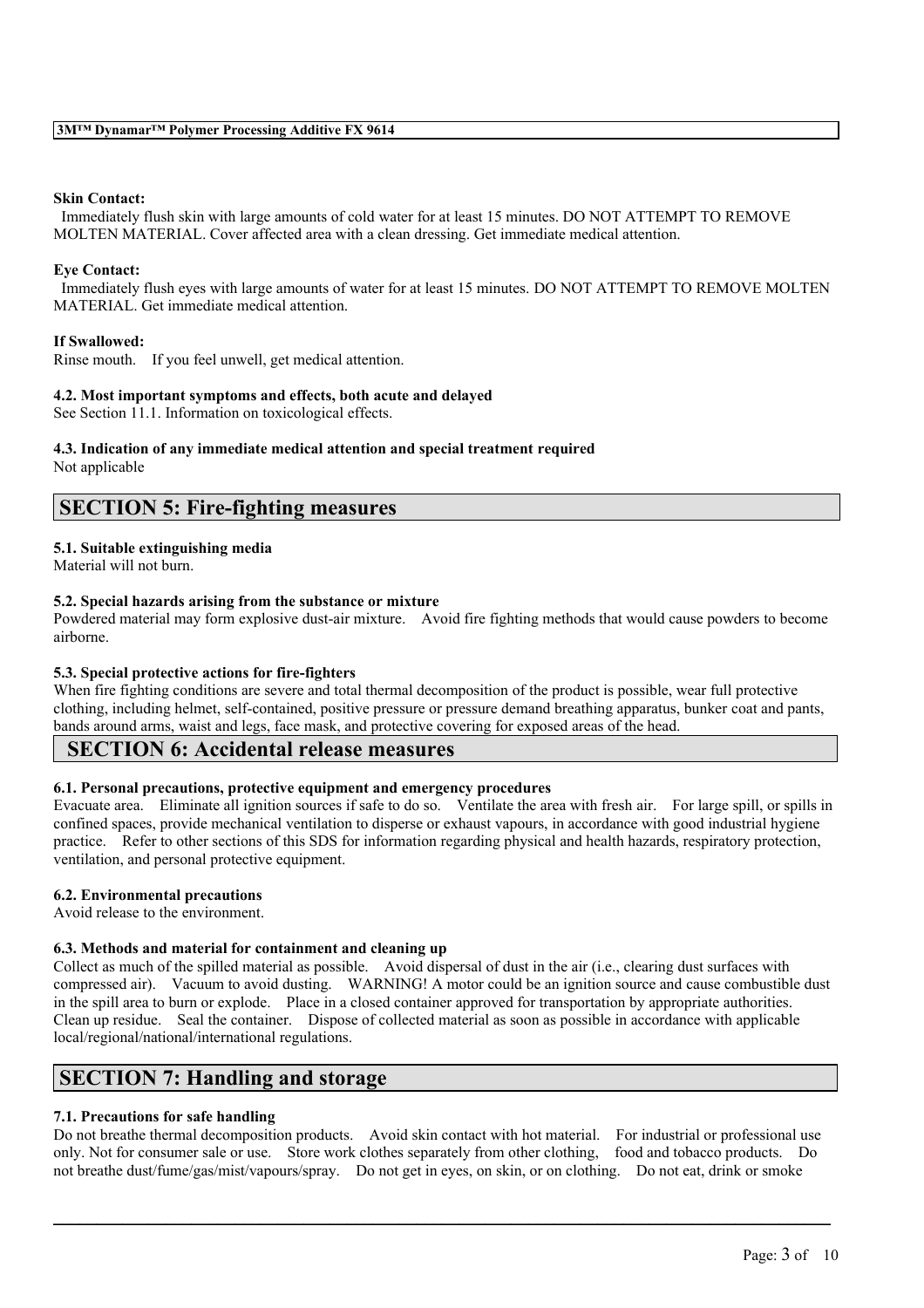### **3M™ Dynamar™ Polymer Processing Additive FX 9614**

when using this product. Wash thoroughly after handling. No smoking: Smoking while using this product can result in contamination of the tobacco and/or smoke and lead to the formation of hazardous decomposition products. Dust clouds of this material in sufficient concentration in combination with an ignition source may be explosive. Dust deposits should not be allowed to accumulate on surfaces because of the potential for secondary explosions. Routine housekeeping should be instituted to ensure that combustible dusts do not accumulate on surfaces. Solids can generate static electricity charges when transferred and in mixing operations sufficient to be an ignition source. Evaluate the need for precautions, such as grounding and bonding, low energy transfer of material (e.g. low speed, short distance), or inert atmospheres.

## **7.2. Conditions for safe storage including any incompatibilities**

No special storage requirements.

## **SECTION 8: Exposure controls/personal protection**

### **8.1. Control parameters**

### **Occupational exposure limits**

If a component is disclosed in section 3 but does not appear in the table below, an occupational exposure limit is not available for the component.

| Ingredient | <b>C.A.S. No.</b> | Agency | Limit type                     | Additional Comments |
|------------|-------------------|--------|--------------------------------|---------------------|
| Talc       | 14807-96-6 ACGIH  |        | $ TWA$ (respirable fraction):2 |                     |
|            |                   |        | mg/m                           |                     |
|            |                   |        |                                |                     |

ACGIH : American Conference of Governmental Industrial Hygienists

AIHA : American Industrial Hygiene Association CMRG : Chemical Manufacturer's Recommended Guidelines

TWA: Time-Weighted-Average

STEL: Short Term Exposure Limit

CEIL: Ceiling

## **8.2. Exposure controls**

## **8.2.1. Engineering controls**

For those situations where the material might be exposed to extreme overheating due to misuse or equipment failure, use with appropriate local exhaust ventilation sufficient to maintain levels of thermal decomposition products below their exposure guidelines. Use general dilution ventilation and/or local exhaust ventilation to control airborne exposures to below relevant Exposure Limits and/or control dust/fume/gas/mist/vapours/spray. If ventilation is not adequate, use respiratory protection equipment. Provide local exhaust at process emission sources to control exposure near the source and to prevent the escape of dust into the work area. Local exhaust required above 400 C. It is recommended that all dust control equipment (such as local exhaust ventilation), process equipment, and material transport systems involved in handling of this product be evaluated for the need for explosion-protection safeguards. Recognized safeguards include explosion relief vents, explosion suppression systems, and oxygen deficient process environments. Ensure that dust-handling systems (such as exhaust ducts, dust collectors, vessels, and processing equipment) are designed in a manner to prevent the escape of dust into the work area (i.e., there is no leakage from the equipment). Evaluate the need for electrically classified equipment.

## **8.2.2. Personal protective equipment (PPE)**

## **Eye/face protection**

Select and use eye/face protection to prevent contact based on the results of an exposure assessment. The following eye/face protection(s) are recommended: Full Face Shield Indirect Vented Goggles

## **Skin/hand protection**

Select and use gloves and/or protective clothing approved to relevant local standards to prevent skin contact based on the results of an exposure assessment. Selection should be based on use factors such as exposure levels, concentration of the substance or mixture, frequency and duration, physical challenges such as temperature extremes, and other use conditions. Consult with your glove and/or protective clothing manufacturer for selection of appropriate compatible gloves/protective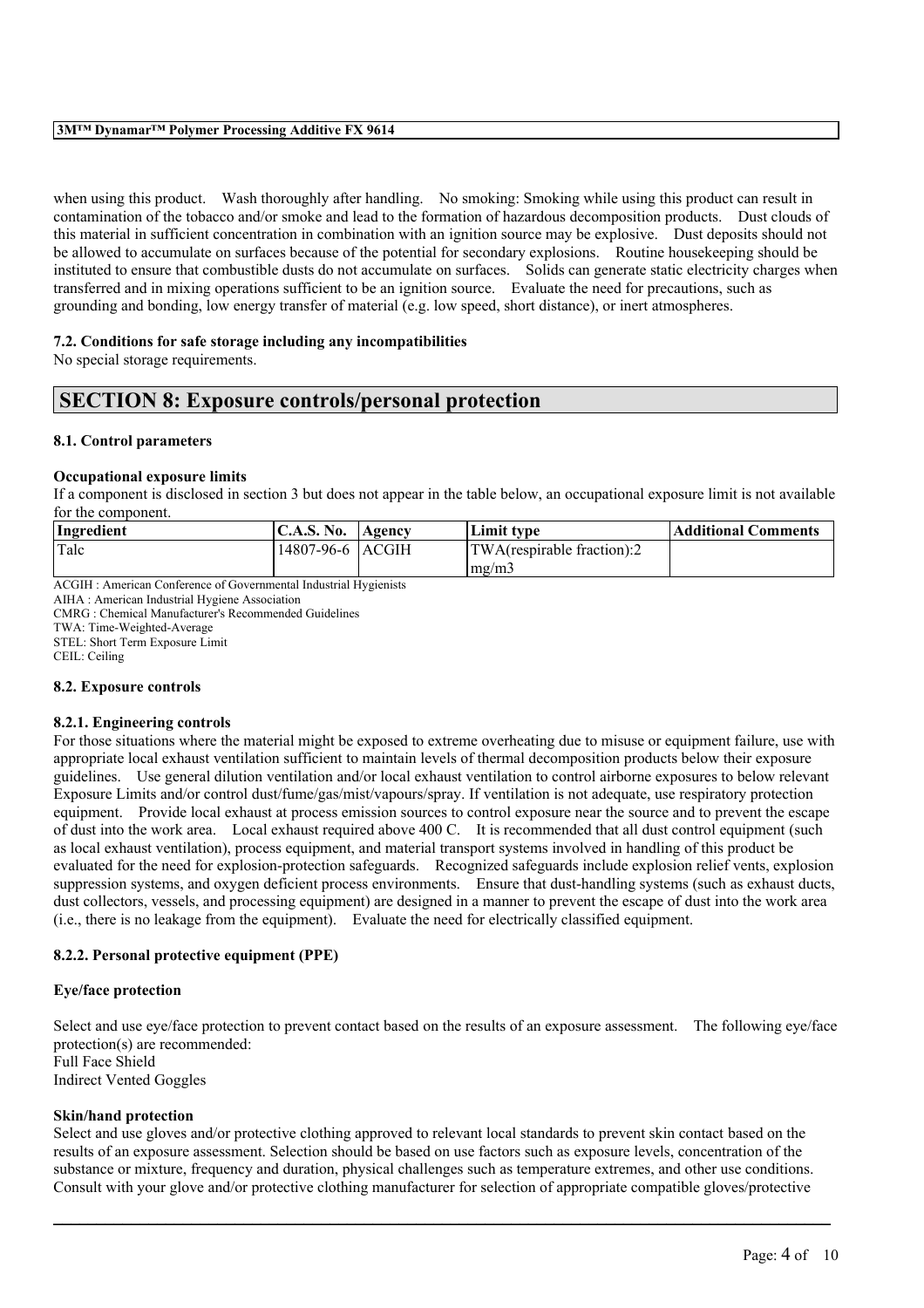clothing.

Gloves made from the following material(s) are recommended: Nitrile Rubber

## **Respiratory protection**

An exposure assessment may be needed to decide if a respirator is required. If a respirator is needed, use respirators as part of a full respiratory protection program. Based on the results of the exposure assessment, select from the following respirator type(s) to reduce inhalation exposure:

During heating:

Use a positive pressure supplied-air respirator if there is a potential for over exposure from an uncontrolled release, exposure levels are not known, or under any other circumstances where air-purifying respirators may not provide adequate protection.

Half facepiece or full facepiece air-purifying respirator suitable for particulates

For questions about suitability for a specific application, consult with your respirator manufacturer.

## **Thermal hazards**

Wear heat insulating gloves when handling hot material to prevent thermal burns.

## **SECTION 9: Physical and chemical properties**

### **9.1. Information on basic physical and chemical properties**

| <b>Physical state</b>                                                        | Solid                     |
|------------------------------------------------------------------------------|---------------------------|
| <b>Specific Physical Form:</b>                                               | Powder                    |
| Colour                                                                       | Off-White, White          |
| Odour                                                                        | Odourless                 |
|                                                                              |                           |
| <b>Odour threshold</b>                                                       | No Data Available         |
| pH                                                                           | Not Applicable            |
| <b>Melting point/Freezing point</b>                                          | Not Applicable            |
| <b>Boiling point</b>                                                         | Not Applicable            |
| <b>Flash Point</b>                                                           | No flash point            |
| <b>Evaporation rate</b>                                                      | Not Applicable            |
| <b>Flammability (solid, gas)</b>                                             | Not Classified            |
| <b>Flammable Limits(LEL)</b>                                                 | Not Applicable            |
| <b>Flammable Limits(UEL)</b>                                                 | Not Applicable            |
| <b>Vapour Pressure</b>                                                       | Not Applicable            |
| <b>Viscosity/Kinematic Viscosity</b><br>Viscosity/Kinematic   Not Applicable |                           |
| <b>Viscosity</b>                                                             |                           |
| <b>Density</b>                                                               | $1.7$ g/cm3               |
| <b>Relative density</b>                                                      | 1.7<br>$[RefStd:WATER=1]$ |
| <b>Water solubility</b>                                                      | Negligible                |
| Solubility- non-water                                                        | No Data Available         |
| Partition coefficient: n-octanol/water                                       | No Data Available         |
| <b>Autoignition temperature</b>                                              | Not Applicable            |
| <b>Decomposition temperature</b>                                             | No Data Available         |
| <b>Viscosity/Kinematic Viscosity</b>                                         | Not Applicable            |
| <b>Volatile Organic Compounds</b>                                            | Not Applicable            |
| <b>Percent volatile</b>                                                      | Not Applicable            |
| <b>VOC Less H2O &amp; Exempt Solvents</b>                                    | Not Applicable            |
| <b>Bulk density</b>                                                          | $0.7$ g/cm3               |
| Molecular weight                                                             | No Data Available         |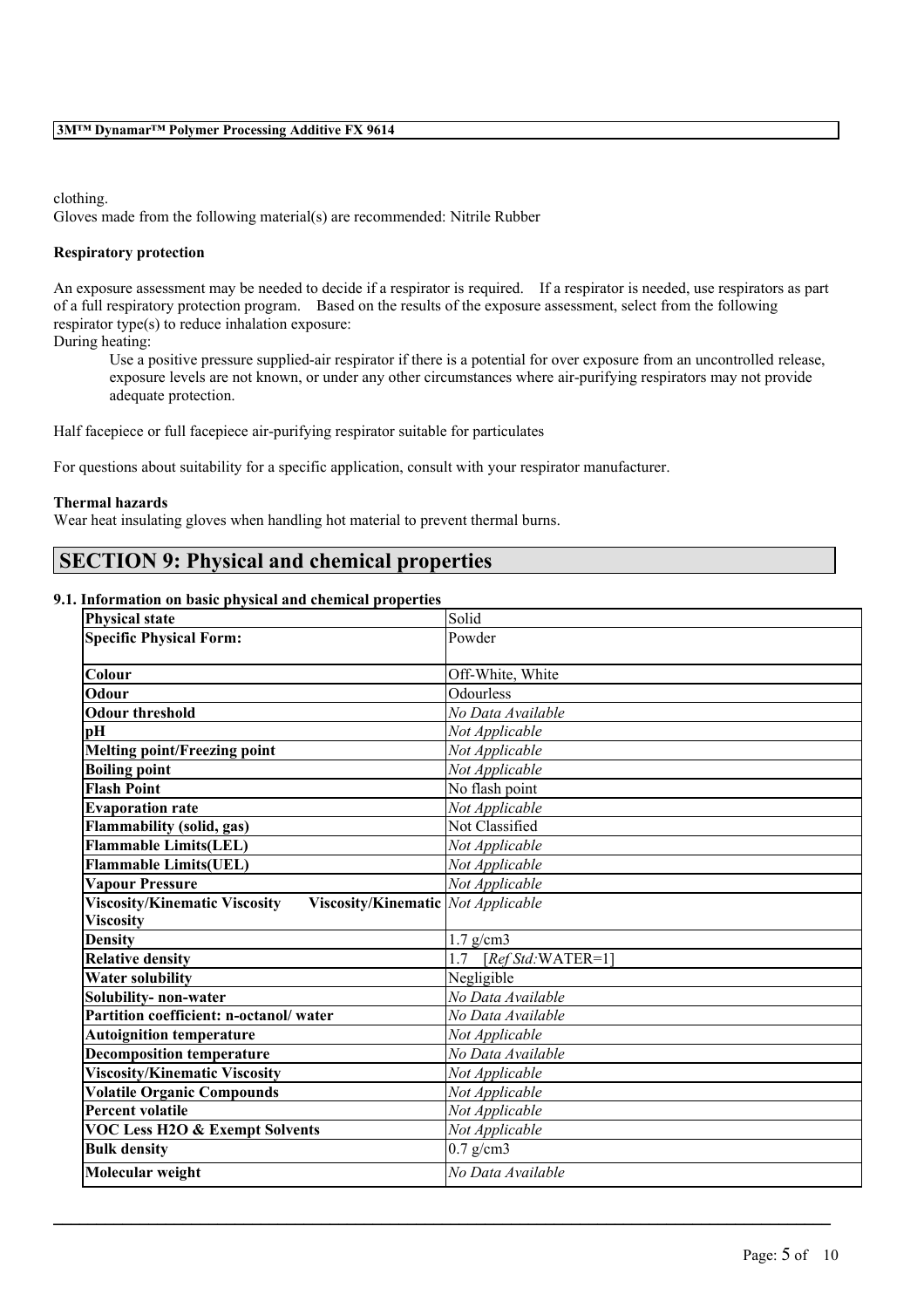#### **Nanoparticles**

This material contains nanoparticles.

## **SECTION 10: Stability and reactivity**

#### **10.1. Reactivity**

This material may be reactive with certain agents under certain conditions - see the remaining headings in this section.

## **10.2. Chemical stability**

Stable.

#### **10.3. Possibility of hazardous reactions**

Hazardous polymerization will not occur.

## **10.4. Conditions to avoid**

None known.

#### **10.5. Incompatible materials**

Al or Mg powder and high/shear temperature conditions

### **10.6. Hazardous decomposition products**

| Substance                     | Condition                                   |  |
|-------------------------------|---------------------------------------------|--|
| Carbonyl Fluoride             | At Elevated Temperatures - $>300^{\circ}$ C |  |
| Carbon monoxide               | At Elevated Temperatures - $>300^{\circ}$ C |  |
| Carbon dioxide                | At Elevated Temperatures - $>300^{\circ}$ C |  |
| Hydrogen Fluoride             | At Elevated Temperatures - $>300^{\circ}$ C |  |
| Toxic Vapor, Gas, Particulate | At Elevated Temperatures - $>300^{\circ}$ C |  |

Extreme heat arising from situations such as misuse or equipment failure can generate hydrogen fluoride as a decomposition product.

## **SECTION 11: Toxicological information**

The information below may not be consistent with the material classification in Section 2 if specific ingredient **classifications are mandated by a competent authority. In addition, toxicological data on ingredients may not be** reflected in the material classification and/or the signs and symptoms of exposure, because an ingredient may be present below the threshold for labeling, an ingredient may not be available for exposure, or the data may not be **relevant to the material as a whole.**

## **11.1. Information on Toxicological effects**

**Signs and Symptoms of Exposure**

#### Based on test data and/or information on the components, this material may produce the following health effects:

## **Inhalation:**

Respiratory Tract Irritation: Signs/symptoms may include cough, sneezing, nasal discharge, headache, hoarseness, and nose and throat pain. May cause additional health effects (see below). During heating:

 $\mathcal{L}_\mathcal{L} = \mathcal{L}_\mathcal{L} = \mathcal{L}_\mathcal{L} = \mathcal{L}_\mathcal{L} = \mathcal{L}_\mathcal{L} = \mathcal{L}_\mathcal{L} = \mathcal{L}_\mathcal{L} = \mathcal{L}_\mathcal{L} = \mathcal{L}_\mathcal{L} = \mathcal{L}_\mathcal{L} = \mathcal{L}_\mathcal{L} = \mathcal{L}_\mathcal{L} = \mathcal{L}_\mathcal{L} = \mathcal{L}_\mathcal{L} = \mathcal{L}_\mathcal{L} = \mathcal{L}_\mathcal{L} = \mathcal{L}_\mathcal{L}$ 

Polymer Fume Fever: Sign/symptoms may include chest pain or tightness, shortness of breath, cough, malaise, muscle aches, increased heart rate, fever, chills, sweats, nausea and headache.

## **Skin Contact:**

During heating: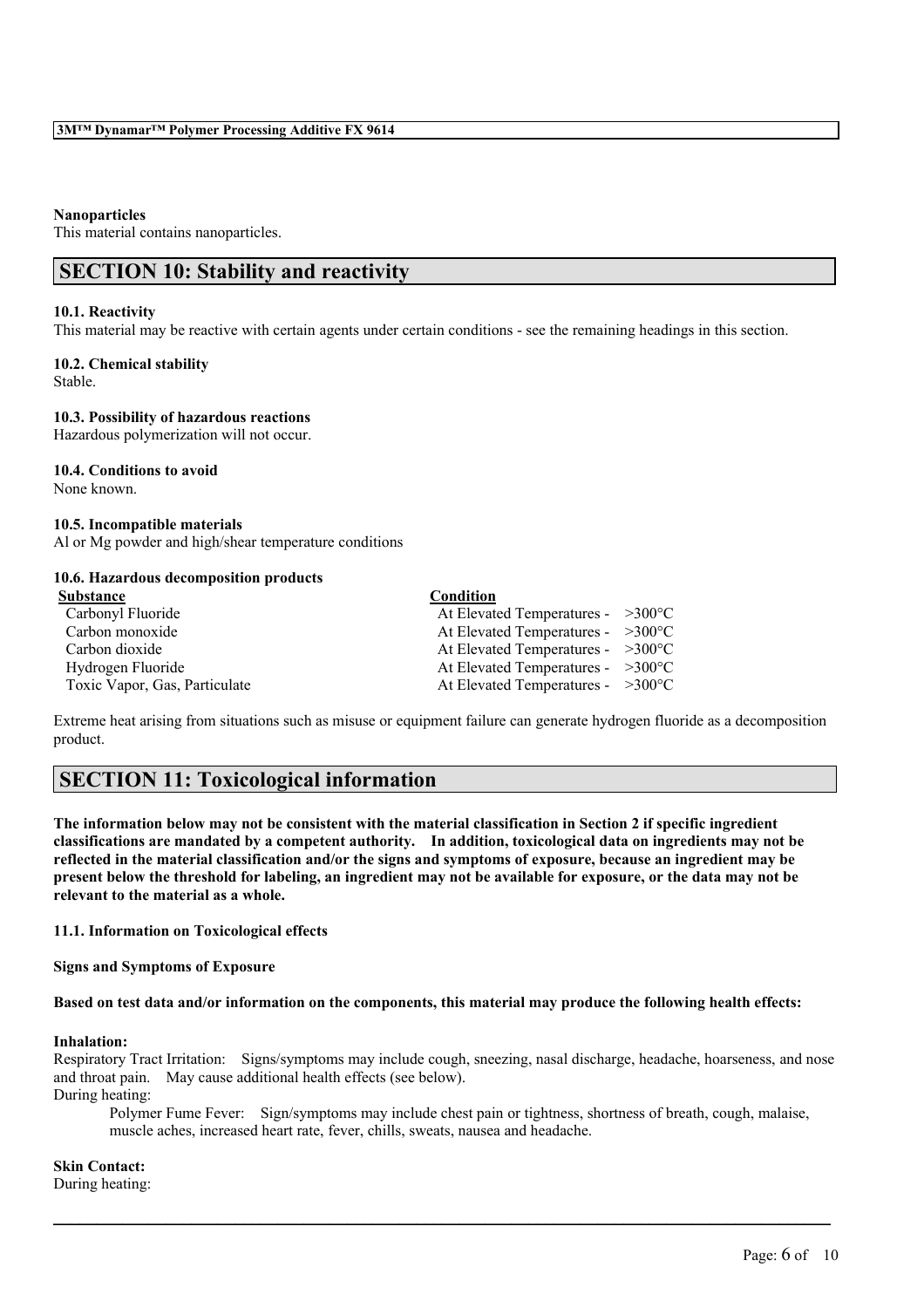Thermal Burns: Signs/symptoms may include intense pain, redness and swelling, and tissue destruction. Mechanical Skin irritation: Signs/symptoms may include abrasion, redness, pain, and itching.

### **Eye Contact:**

During heating:

Thermal Burns: Signs/symptoms may include severe pain, redness and swelling, and tissue destruction. Mechanical eye irritation: Signs/symptoms may include pain, redness, tearing and corneal abrasion.

#### **Ingestion:**

Gastrointestinal Irritation: Signs/symptoms may include abdominal pain, stomach upset, nausea, vomiting and diarrhea.

#### **Additional Health Effects:**

#### **Prolonged or repeated exposure may cause target organ effects:**

Pneumoconiosis: Sign/symptoms may include persistent cough, breathlessness, chest pain, increased amounts of sputum, and changes in lung function tests.

### **Toxicological Data**

If a component is disclosed in section 3 but does not appear in a table below, either no data are available for that endpoint or the data are not sufficient for classification.

## **Acute Toxicity**

| Name                                                | Route       | <b>Species</b> | Value                                             |
|-----------------------------------------------------|-------------|----------------|---------------------------------------------------|
| Overall product                                     | Inhalation- |                | No data available; calculated $ATE > 12.5$ mg/l   |
|                                                     | Dust/Mist(4 |                |                                                   |
|                                                     | hr)         |                |                                                   |
| Overall product                                     | Ingestion   |                | No data available; calculated $ATE > 5,000$ mg/kg |
| Vinylidene Fluoride-Hexafluoropropylene Copolymer   | Dermal      |                | LD50 estimated to be $>$ 5,000 mg/kg              |
| Vinylidene Fluoride-Hexafluoropropylene Copolymer   | Ingestion   | Rat            | $6,000$ mg/kg<br>LD50                             |
| Talc                                                | Dermal      |                | LD50 estimated to be $> 5,000$ mg/kg              |
| Talc                                                | Ingestion   |                | LD50 estimated to be $> 5,000$ mg/kg              |
| Synthetic Amorphous Silica, Fumed, Crystalline Free | Dermal      | Rabbit         | $LD50 > 5,000$ mg/kg                              |
| Synthetic Amorphous Silica, Fumed, Crystalline Free | Inhalation- | Rat            | $LC50 > 0.691$ mg/l                               |
|                                                     | Dust/Mist   |                |                                                   |
|                                                     | (4 hours)   |                |                                                   |
| Synthetic Amorphous Silica, Fumed, Crystalline Free | Ingestion   | Rat            | $LD50 > 5,110$ mg/kg                              |

 $ATE = acute$  toxicity estimate

#### **Skin Corrosion/Irritation**

| Name<br><b>Species</b>                              |        | Value                     |
|-----------------------------------------------------|--------|---------------------------|
|                                                     |        |                           |
| Vinylidene Fluoride-Hexafluoropropylene Copolymer   | Rabbit | No significant irritation |
| Talc                                                | Rabbit | No significant irritation |
| Synthetic Amorphous Silica, Fumed, Crystalline Free | Rabbit | No significant irritation |

#### **Serious Eye Damage/Irritation**

| Name                                                | <b>Species</b> | Value                     |
|-----------------------------------------------------|----------------|---------------------------|
|                                                     |                |                           |
| Vinylidene Fluoride-Hexafluoropropylene Copolymer   | Rabbit         | Mild irritant             |
| Talc                                                | Rabbit         | No significant irritation |
| Synthetic Amorphous Silica, Fumed, Crystalline Free | Rabbit         | No significant irritation |

#### **Skin Sensitization**

| Name                                                | <b>Species</b> | Value          |
|-----------------------------------------------------|----------------|----------------|
| Synthetic Amorphous Silica, Fumed, Crystalline Free | Human          | Not classified |
|                                                     | and            |                |
|                                                     | animal         |                |

 $\mathcal{L}_\mathcal{L} = \mathcal{L}_\mathcal{L} = \mathcal{L}_\mathcal{L} = \mathcal{L}_\mathcal{L} = \mathcal{L}_\mathcal{L} = \mathcal{L}_\mathcal{L} = \mathcal{L}_\mathcal{L} = \mathcal{L}_\mathcal{L} = \mathcal{L}_\mathcal{L} = \mathcal{L}_\mathcal{L} = \mathcal{L}_\mathcal{L} = \mathcal{L}_\mathcal{L} = \mathcal{L}_\mathcal{L} = \mathcal{L}_\mathcal{L} = \mathcal{L}_\mathcal{L} = \mathcal{L}_\mathcal{L} = \mathcal{L}_\mathcal{L}$ 

#### **Respiratory Sensitization**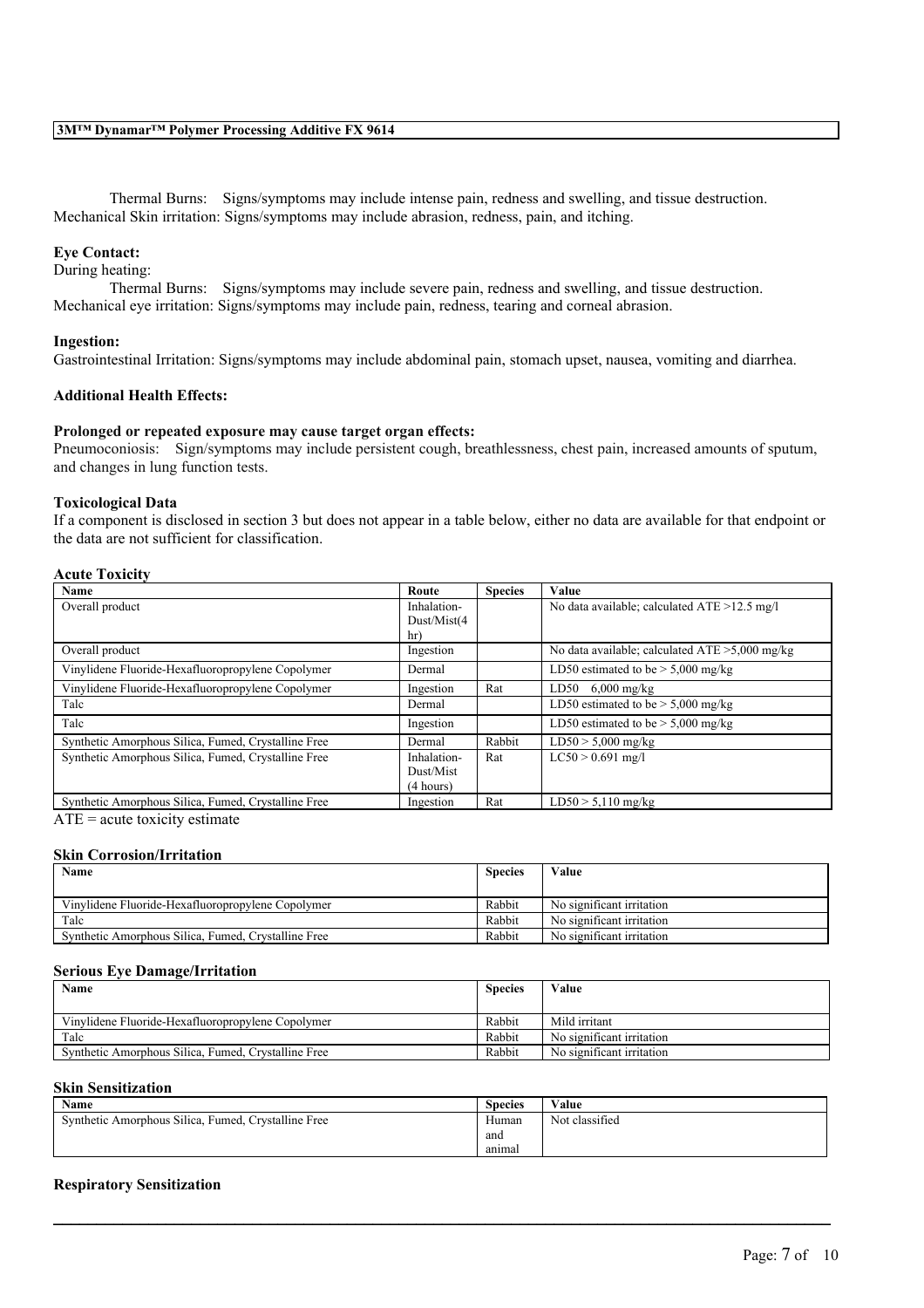## **3M™ Dynamar™ Polymer Processing Additive FX 9614**

| <b>Name</b> | <b>Species</b> | Value                               |
|-------------|----------------|-------------------------------------|
| Talc        | Human          | . .<br><b>A</b> T<br>Not classified |

### **Germ Cell Mutagenicity**

| Name                                                | Route    | Value         |
|-----------------------------------------------------|----------|---------------|
| Talc                                                | In Vitro | Not mutagenic |
| Talc                                                | In vivo  | Not mutagenic |
| Synthetic Amorphous Silica, Fumed, Crystalline Free | In Vitro | Not mutagenic |

#### **Carcinogenicity**

| <b>Name</b>                                         | Route      | <b>Species</b> | Value                                          |
|-----------------------------------------------------|------------|----------------|------------------------------------------------|
| Talc                                                | Inhalation | Rat            | Some positive data exist, but the data are not |
|                                                     |            |                | sufficient for classification                  |
| Synthetic Amorphous Silica, Fumed, Crystalline Free | Not        | Mouse          | Some positive data exist, but the data are not |
|                                                     | Specified  |                | sufficient for classification                  |

## **Reproductive Toxicity**

### **Reproductive and/or Developmental Effects**

| Name                               | Route     | <b>Value</b>                           | <b>Species</b> | <b>Test result</b> | <b>Exposure</b> |
|------------------------------------|-----------|----------------------------------------|----------------|--------------------|-----------------|
|                                    |           |                                        |                |                    | <b>Duration</b> |
| Talc                               | Ingestion | Not classified for development         | Rat            | <b>NOAEL 1,600</b> | during          |
|                                    |           |                                        |                | mg/kg              | organogenesi    |
|                                    |           |                                        |                |                    | s               |
| Synthetic Amorphous Silica, Fumed, | Ingestion | Not classified for female reproduction | Rat            | <b>NOAEL 509</b>   | generation      |
| Crystalline Free                   |           |                                        |                | mg/kg/day          |                 |
| Synthetic Amorphous Silica, Fumed, | Ingestion | Not classified for male reproduction   | Rat            | NOAEL 497          | generation      |
| Crystalline Free                   |           |                                        |                | mg/kg/day          |                 |
| Synthetic Amorphous Silica, Fumed, | Ingestion | Not classified for development         | Rat            | <b>NOAEL 1,350</b> | during          |
| Crystalline Free                   |           |                                        |                | mg/kg/day          | organogenesi    |
|                                    |           |                                        |                |                    | s               |

## **Target Organ(s)**

## **Specific Target Organ Toxicity - single exposure**

For the component/components, either no data are currently available or the data are not sufficient for classification.

## **Specific Target Organ Toxicity - repeated exposure**

| Name                       | Route      | Target Organ(s)    | Value                           | <b>Species</b> | <b>Test result</b> | Exposure        |
|----------------------------|------------|--------------------|---------------------------------|----------------|--------------------|-----------------|
|                            |            |                    |                                 |                |                    | <b>Duration</b> |
| Vinylidene Fluoride-       | Ingestion  | liver              | Not classified                  | Rat            | NOAEL              | 2 weeks         |
| Hexafluoropropylene        |            |                    |                                 |                | 10.000             |                 |
| Copolymer                  |            |                    |                                 |                | mg/kg/day          |                 |
| Talc                       | Inhalation | pneumoconiosis     | Causes damage to organs through | Human          | <b>NOAEL Not</b>   | occupational    |
|                            |            |                    | prolonged or repeated exposure  |                | available          | exposure        |
| Talc                       | Inhalation | pulmonary fibrosis | Not classified                  | Rat            | <b>NOAEL 18</b>    | 113 weeks       |
|                            |            | respiratory system |                                 |                | mg/m3              |                 |
| Synthetic Amorphous        | Inhalation | respiratory system | Not classified                  | Human          | <b>NOAEL Not</b>   | occupational    |
| Silica, Fumed, Crystalline |            | silicosis          |                                 |                | available          | exposure        |
| Free                       |            |                    |                                 |                |                    |                 |

## **Aspiration Hazard**

For the component/components, either no data are currently available or the data are not sufficient for classification.

Please contact the address or phone number listed on the first page of the SDS for additional toxicological information **on this material and/or its components.**

 $\mathcal{L}_\mathcal{L} = \mathcal{L}_\mathcal{L} = \mathcal{L}_\mathcal{L} = \mathcal{L}_\mathcal{L} = \mathcal{L}_\mathcal{L} = \mathcal{L}_\mathcal{L} = \mathcal{L}_\mathcal{L} = \mathcal{L}_\mathcal{L} = \mathcal{L}_\mathcal{L} = \mathcal{L}_\mathcal{L} = \mathcal{L}_\mathcal{L} = \mathcal{L}_\mathcal{L} = \mathcal{L}_\mathcal{L} = \mathcal{L}_\mathcal{L} = \mathcal{L}_\mathcal{L} = \mathcal{L}_\mathcal{L} = \mathcal{L}_\mathcal{L}$ 

# **SECTION 12: Ecological information**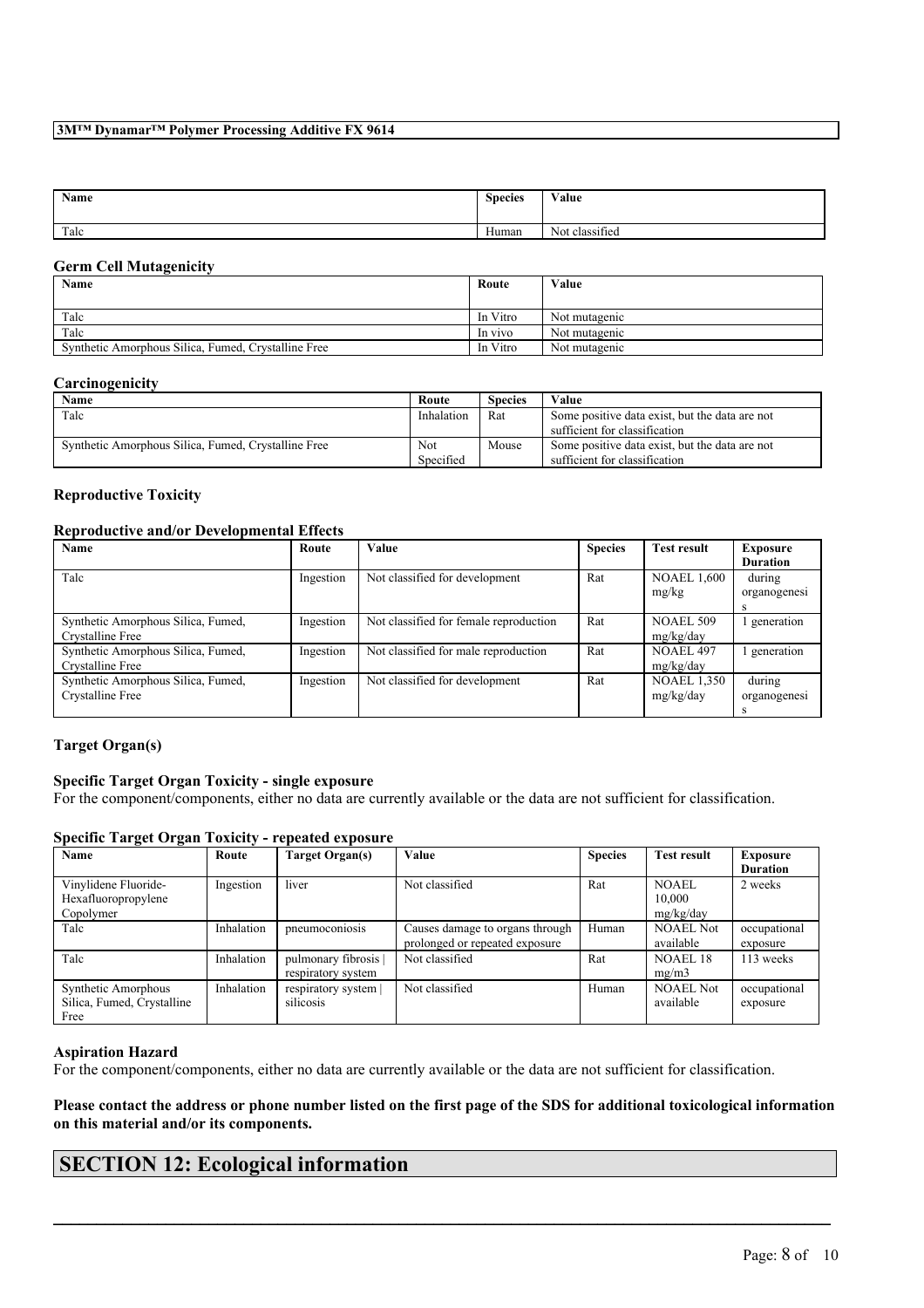No data available.

# **SECTION 13: Disposal considerations**

## **13.1. Disposal methods**

Dispose of contents/ container in accordance with the local/regional/national/international regulations.

Dispose of waste product in a permitted industrial waste facility. Combustion products will include HF. Facility must be capable of handling halogenated materials. Empty drums/barrels/containers used for transporting and handling hazardous chemicals (chemical substances/mixtures/preparations classified as Hazardous as per applicable regulations) shall be considered, stored, treated & disposed of as hazardous wastes unless otherwise defined by applicable waste regulations. Consult with the respective regulating authorities to determine the available treatment and disposal facilities.

## **SECTION 14: Transport Information**

For Transport Information, please visit http://3M.com/Transportinfo or call 1-800-364-3577 or 651-737-6501.

## **SECTION 15: Regulatory information**

## **15.1. Safety, health and environmental regulations/legislation specific for the substance or mixture**

## **Global inventory status**

Contact 3M for more information. The components of this material are in compliance with the provisions of the Korea Chemical Control Act. Certain restrictions may apply. Contact the selling division for additional information. The components of this material are in compliance with the provisions of Australia National Industrial Chemical Notification and Assessment Scheme (NICNAS). Certain restrictions may apply. Contact the selling division for additional information. The components of this material are in compliance with the provisions of Japan Chemical Substance Control Law. Certain restrictions may apply. Contact the selling division for additional information. The components of this material are in compliance with the provisions of Philippines RA 6969 requirements. Certain restrictions may apply. Contact the selling division for additional information. The components of this product are in compliance with the new substance notification requirements of CEPA. This product complies with Measures on Environmental Management of New Chemical Substances. All ingredients are listed on or exempt from on China IECSC inventory. The components of this product are in compliance with the chemical notification requirements of TSCA. All required components of this product are listed on the active portion of the TSCA Inventory.

## **SECTION 16: Other information**

National Fire Protection Association (NFPA) hazard ratings are designed for use by emergency response personnel to address the hazards that are presented by short-term, acute exposure to a material under conditions of fire, spill, or similar emergencies. Hazard ratings are primarily based on the inherent physical and toxic properties of the material but also include the toxic properties of combustion or decomposition products that are known to be generated in **significant quantities.**

**Health:** 3 **Flammability:** 0 **Instability:** 0 **Special Hazards:** None

National Fire Protection Association (NFPA) hazard ratings are designed for use by emergency response personnel to address the hazards that are presented by short-term, acute exposure to a material under conditions of fire, spill, or similar emergencies. Hazard ratings are primarily based on the inherent physical and toxic properties of the material but also include the toxic properties of combustion or decomposition products that are known to be generated in significant quantities.

| <b>HMIS Hazard Classification</b> |                                                                                         |
|-----------------------------------|-----------------------------------------------------------------------------------------|
|                                   | Health: *3 Flammability: 0 Physical Hazard: 0 Personal Protection: X - See PPE section. |